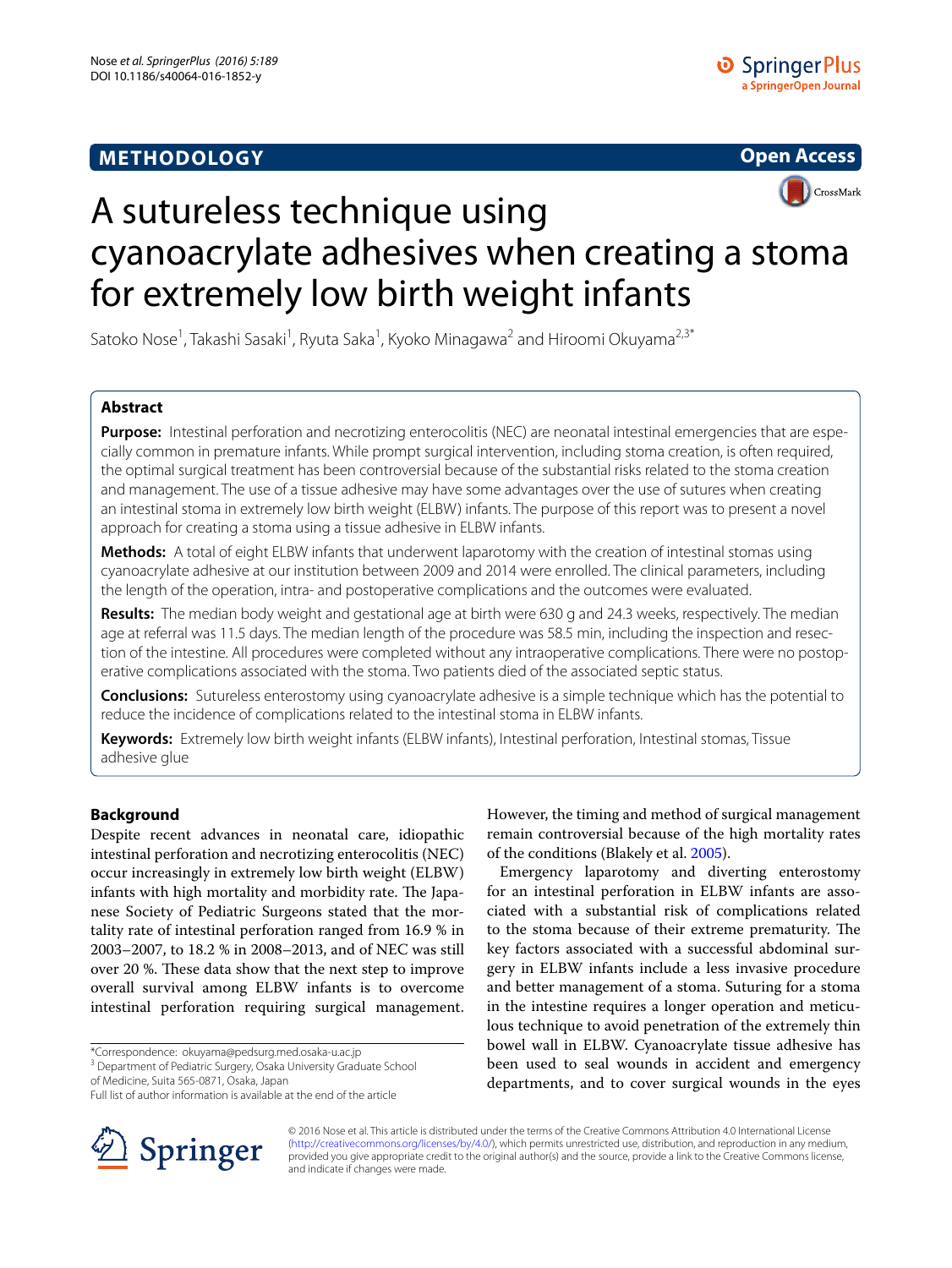and during plastic surgery, including in the pediatric population (Farion et al. [2002;](#page-3-1) Singer and Thode [2004](#page-4-0)). In the field of pediatrics, there is a randomized controlled study that cyanoacrylate tissue adhesives is as alternative to subcuticular suture for pediatric herniotomies (Ong et al. [2002\)](#page-4-1). Recently cyanoacrylate adhesives are applied to circumcision for boys (Voznesensky et al. [2015](#page-4-2)), to congenital cardiac surgery as skin adhesive and bronchopleural fistula in neonates (Vida et al. [2015;](#page-4-3) Saleemi et al. [2013\)](#page-4-4).

Furthermore, there have been experimental studies that have shown the advantages of suture-free intestinal application using tissue adhesive, because tissue adhesives do not impair the tissue perfusion (Weiss and Haj [2001](#page-4-5); Kanellos et al. [2002;](#page-4-6) Faion et al. [2011\)](#page-3-2). However, there have so far been no reports of cyanoacrylate tissue adhesive use for stoma creation.

We have been using cyanoacrylate adhesives as a substitute for sutures to simplify the intestinal stoma creation since 2009. This retrospective study aimed to determine whether cyanoacrylate adhesives are safe and effective in ELBW infants undergoing the creation of an intestinal stoma for a perforated intestine.

## **Methods**

This study was approved by the local Research Ethics Board. We performed a chart review of all cases of ELBW infants that underwent laparotomy with the creation of intestinal stomas using cyanoacrylate adhesives at the Hospital of Hyogo College of Medicine between 2009 and 2014. The following demographic data and clinical outcomes were collected: sex, gestational age at birth, body weight at birth, the underlying illness, early use of antenatal steroids and indomethacin, the length of the operation and the intra- and postoperative complications.

The surgical procedure was performed in the neonatal intensive care unit because the status of these infants frequently was life-threatening.

#### **Surgial work‑up**

All patients initially received antibiotic prophylaxis (aminobenzylpenicillin and cefotaxime). Analgosedation with fentanyl and midazolam were initially used for all mechanically ventilated ELBW infants undergoing intensive care at this institute. Vecuronium bromide was used during the procedure.

#### **Surgical technique**

The abdominal cavity was inspected through a laparotomy under local anesthesia. Thereafter, the site of intestinal perforation was identified and pulled out via the laparotomy wound. The abdominal wall was then closed in two layers. The muscle layers were closed, and the exteriorized intestine was fixed to the abdominal wall using cyanoacrylate adhesive at the end of the procedure (Fig. [1\)](#page-2-0).

#### **Statistical analyses**

The median with range was used to describe continuous variables. The statistical analysis was performed using the GraphPad Prism software package (version 6; GraphPad Software, Inc., CA, USA).

#### **Results**

A total of 16 ELBW infants underwent laparotomy with the creation of intestinal stomas during the study period. Of those, eight infants were treated using cyanoacrylate adhesives. The patient characteristics are summarized in Table [1.](#page-2-1) The median body weight and gestational age at birth were 630 g and 24.3 weeks, respectively. The underlying illness was focal intestinal perforation in four patients, meconium-related ileus in two, meconium peritonitis in one and a congenital Treves' field transmesenteric hernia in one infant. Three patients were small for gestational age.

The median length of the operative, including inspection and resection of the intestine, was 58.5 min (range 29–106 min). None of the patients had any intraoperative complications. Although one infant required re-operation for intestinal stoma creation due to an iatrogenic injury, none had postoperative complications related to the stoma, including peritonitis caused by the migration of the stomal intestine into the peritoneal cavity, stomal prolapse or a stitch sinus. The appearance of stomas was good in most cases (Fig. [2\)](#page-2-2).

The mean duration of hospitalization was 234.5 days. Two infants died of progressive liver failure; one was related to sepsis due to uncontrollable peritonitis even after the operation, the other was associated with familial idiopathic thrombocytopenia.

The follow-up time ranged from 5 months to 5 years. During the follow-up period, there were no late death or abdominal complications related to the stoma creation using sutureless technique.

## **Discussion**

As intestinal perforation in ELBW infants is likely to result in mortality or long-term serious consequences, and the surgical treatment of intestinal perforation in ELBW infants is still challenging (Eicher et al. [2012;](#page-3-3) Rees et al. [2007;](#page-4-7) Murthy et al. [2014](#page-4-8)). Although the standard approach for patients with an intestinal perforation is surgical resection of the involved bowel with the creation of intestinal stomas, several authors have suggested that primary peritoneal drainage under local anesthesia is better than laparotomy in ELBW infants. These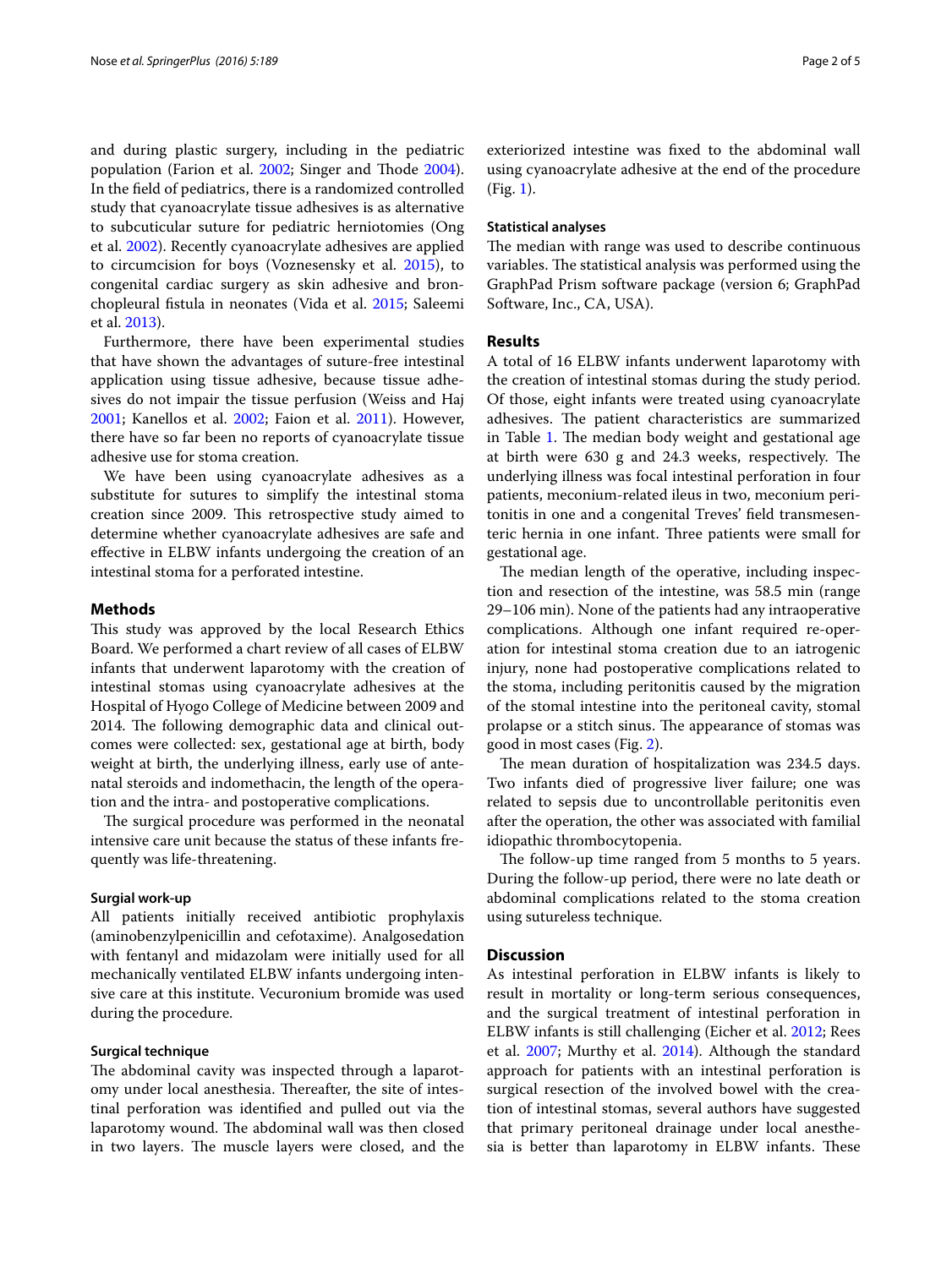

#### <span id="page-2-1"></span><span id="page-2-0"></span>**Table 1 Patient demographics and clinical characteristics**

|                                           | Median $(n = 8)$ |
|-------------------------------------------|------------------|
| Sex (M/F)                                 | 3/5              |
| Caesarean section                         | 8                |
| Gestational age at birth (weeks)          | 24.3 (23.0–32.4) |
| Apgar score at 1 min                      | $3.5(2-7)$       |
| Apgar score at 5 min                      | $5.5(4-8)$       |
| Body weight at birth (g)                  | 630 (412-926)    |
| Early use of indomethacin                 | 0                |
| Early use of antenatal steroids           | 5                |
| Age at operation (days)                   | $11.5(2-41)$     |
| Peritoneal drainage before stoma creation | 0                |

Continuous data are expressed as the medians with the range

studies used peritoneal drainage based on the belief that these infants could not tolerate laparotomy (Michel et al. [2004](#page-4-9); Gollin et al. [2003\)](#page-3-4). While peritoneal drainage may offer some initial advantages because it is relatively easy to perform and less invasive than surgery, a subsequent laparotomy is required for clinical deterioration and bowel trouble in 28–74 % of cases (Moss et al. [2006;](#page-4-10) Rees et al. [2008](#page-4-11); Hunter et al. [2008;](#page-3-5) Sola et al. [2010\)](#page-4-12). The special problems related to a laparotomy in ELBW infants include an increased susceptibility to infection, water and heat loss from the exposed bowel, and postoperative ventilator difficulties due to abdominal distension (Lai et al. [2010\)](#page-4-13). The key factor associated with a successful abdominal surgery in ELBW infants includes the use

<span id="page-2-2"></span>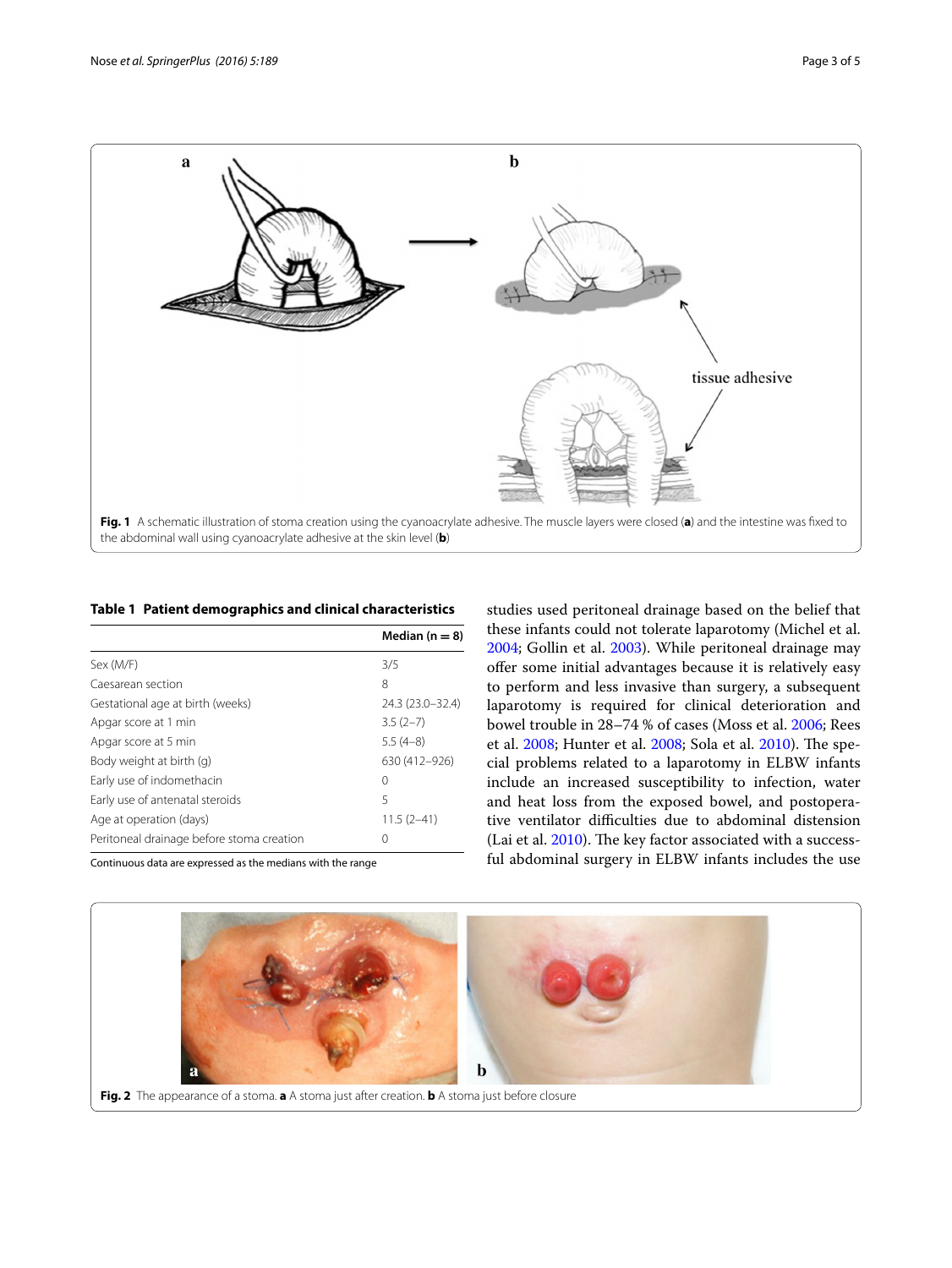of a minimally invasive technique. It has been reported that 2-octyl cyanoacrylate, a tissue adhesive, can be safely and effectively used as a superficial wound closure alternative (Singer and Thode [2004;](#page-4-0) Coulthard et al. [2004](#page-3-6); Farion et al. [2002](#page-3-1)). Experimental intestinal anastomosis for the bowel using 2-octyl cyanoacrylate has been reported (Paral et al. [2011](#page-4-14); Irkorucu et al. [2009](#page-3-7); Kanellos et al. [2002](#page-4-6)). Cyanoacrylate adhesives allow for a shorter operation and resulted in greater satisfaction for both patients and surgeons in comparison to sutures (Farion et al. [2002\)](#page-3-1). Furthermore, their use is associated with fewer infections, easier wound management, and subsequently, is more cost-effective (Wong et al. [2011;](#page-4-15) Aslam and Hunter [2009\)](#page-3-8).

The complications of intestinal stomas in ELBW infants are often caused by the surgical techniques used. The thickness of the bowel wall in ELBW infants is similar to the diameter of the needles commonly used, which is 70 μm for 6-0, and 100 μm for 5-0 (Faingold et al. [2005](#page-3-9); Epelman et al. [2007\)](#page-3-10). It is therefore understandable that a needle stick can easily lead to a penetration of the bowel wall (Rygl et al. [2009;](#page-4-16) Faingold et al. [2005](#page-3-9); Epelman et al. [2007](#page-3-10)). Tissue adhesives do not require needles, and thus eliminate the risk of breaking the bowel wall. Indeed, the present study showed no complications associated with stoma creation in our cases. The appearance of the stoma was relatively good, and it was easy to manage the skin around the stomas.

In this study, the use of cyanoacrylate adhesive did not reduce the length of the operation compared to the prior cases where sutures were used (data not shown). The length of the operation is affected not only by surgical procedures, including inspection of the affected bowel and stoma creation, but also the degree of intraperitoneal adhesion due to peritonitis. Thus, given the complicated nature of the procedure and the poor general health of ELBW infants, it was not surprising that there was no significant decrease in the length of the operation. The mortality of affected patients is associated with various factors, such as sepsis, peritonitis, the general condition and the degree of existing IVH (intraventricular hemorrhage) at the time of the surgery. This study demonstrated that the use of the liquid tissue adhesive for creating a stoma in ELBW infants could reduce the incidence of postoperative complications related to stoma creation, thus improving the outcome for the patients. Cyanoacrylate adhesives can simplify the surgical techniques, and thus make such patients easier to manage.

In conclusion, this study demonstrated that the use of cyanoacrylate adhesives in ELBW infants may have the potential to reduce the length of the operation and the incidence of complications related to the stoma. Although accumulation and analysis of large numbers of

ELBW infants and cumulative data of using this sutureless technique are needed to verify this safety observation, this pilot study showed the use of cyanoacrylate tissue adhesives is recommended as alternative for stoma creation in these premature infants.

#### **Authors' contributions**

SN and HO conceptualized the method; SN, HO, TS and RS developed it; SN drafted the manuscript, and had the primary responsibility for its content; KM Clinical. All authors read and approved the final manuscript.

#### **Author details**

<sup>1</sup> Department of Pediatric Surgery, Hyogo College of Medicine, Nishinomiya 663-8501, Hyogo, Japan. <sup>2</sup> Department of Neonatology, Hyogo College of Medicine, Nishinomiya 663-8501, Hyogo, Japan.<sup>3</sup> Department of Pediatric Surgery, Osaka University Graduate School of Medicine, Suita 565-0871, Osaka, Japan.

#### **Competing interests**

The authors declare that they have no competing interests.

Received: 28 July 2015 Accepted: 15 February 2016 Published online: 27 February 2016

#### **References**

- <span id="page-3-8"></span>Aslam MI, Hunter DC (2009) Does liquid tissue adhesive increase satisfaction with wound and stoma management after surgery? J Wound Care 18(9):391–394
- <span id="page-3-0"></span>Blakely ML, Lally KP, McDonald S, Brown RL, Barnhart DC, Ricketts RR, Thompson WR, Scherer LR, Klein MD, Letton RW, Chwals WJ, Touloukian RJ, Kurkchubasche AG, Skinner MA, Moss RL, Hilfiker ML (2005) Postoperative outcomes of extremely low birth-weight infants with necrotizing enterocolitis or isolated intestinal perforation: a prospective cohort study by the NICHD Neonatal Research Network. Ann Surg 241 (6):984–989; discussion 989–994
- <span id="page-3-6"></span>Coulthard P, Worthington H, Esposito M, Elst M, Waes OJ (2004) Tissue adhesives for closure of surgical incisions. Cochrane Database Syst Rev (2):CD004287. doi:[10.1002/14651858.CD004287.pub2](http://dx.doi.org/10.1002/14651858.CD004287.pub2)
- <span id="page-3-3"></span>Eicher C, Seitz G, Bevot A, Moll M, Goelz R, Arand J, Poets C, Fuchs J (2012) Surgical management of extremely low birth weight infants with neonatal bowel perforation: a single-center experience and a review of the literature. Neonatology 101(4):285–292. doi:[10.1159/000335325](http://dx.doi.org/10.1159/000335325)
- <span id="page-3-10"></span>Epelman M, Daneman A, Navarro OM, Morag I, Moore AM, Kim JH, Faingold R, Taylor G, Gerstle JT (2007) Necrotizing enterocolitis: review of state-ofthe-art imaging findings with pathologic correlation. Radiographics 27(2):285–305. doi:[10.1148/rg.272055098](http://dx.doi.org/10.1148/rg.272055098)
- <span id="page-3-9"></span>Faingold R, Daneman A, Tomlinson G, Babyn PS, Manson DE, Mohanta A, Moore AM, Hellmann J, Smith C, Gerstle T, Kim JH (2005) Necrotizing enterocolitis: assessment of bowel viability with color doppler US. Radiology 235(2):587–594. doi[:10.1148/radiol.2352031718](http://dx.doi.org/10.1148/radiol.2352031718)
- <span id="page-3-2"></span>Faion AG, Diogo Filho A, de Alcantara TM, Ferreira TF (2011) Ethyl-2-cyanoacrylate as a sealant after partial cecum resection in rattus norvegicus albinus. Rev Col Bras Cir 38(1):45–53
- <span id="page-3-1"></span>Farion K, Osmond MH, Hartling L, Russell K, Klassen T, Crumley E, Wiebe N (2002) Tissue adhesives for traumatic lacerations in children and adults. Cochrane Database Syst Rev (3):CD003326. doi:[10.1002/14651858.CD003326](http://dx.doi.org/10.1002/14651858.CD003326)
- <span id="page-3-4"></span>Gollin G, Abarbanell A, Baerg JE (2003) Peritoneal drainage as definitive management of intestinal perforation in extremely low-birth-weight infants. J Pediatr Surg 38(12):1814–1817
- <span id="page-3-5"></span>Hunter CJ, Chokshi N, Ford HR (2008) Evidence vs experience in the surgical management of necrotizing enterocolitis and focal intestinal perforation. J Perinatol 28(Suppl 1):S14–17. doi:[10.1038/jp.2008.44](http://dx.doi.org/10.1038/jp.2008.44)
- <span id="page-3-7"></span>Irkorucu O, Ucan BH, Cakmak GK, Tascilar O, Emre AU, Ofluoglu E, Bahadir B, Karakaya K, Demirtas C, Pasaoglu H, Ankarali H, Comert M (2009) Effect of 2-octyl-cyanoacrylate on ischemic anastomosis of the left colon. J Invest Surg 22(3):188–194. doi:[10.1080/08941930902866261](http://dx.doi.org/10.1080/08941930902866261)